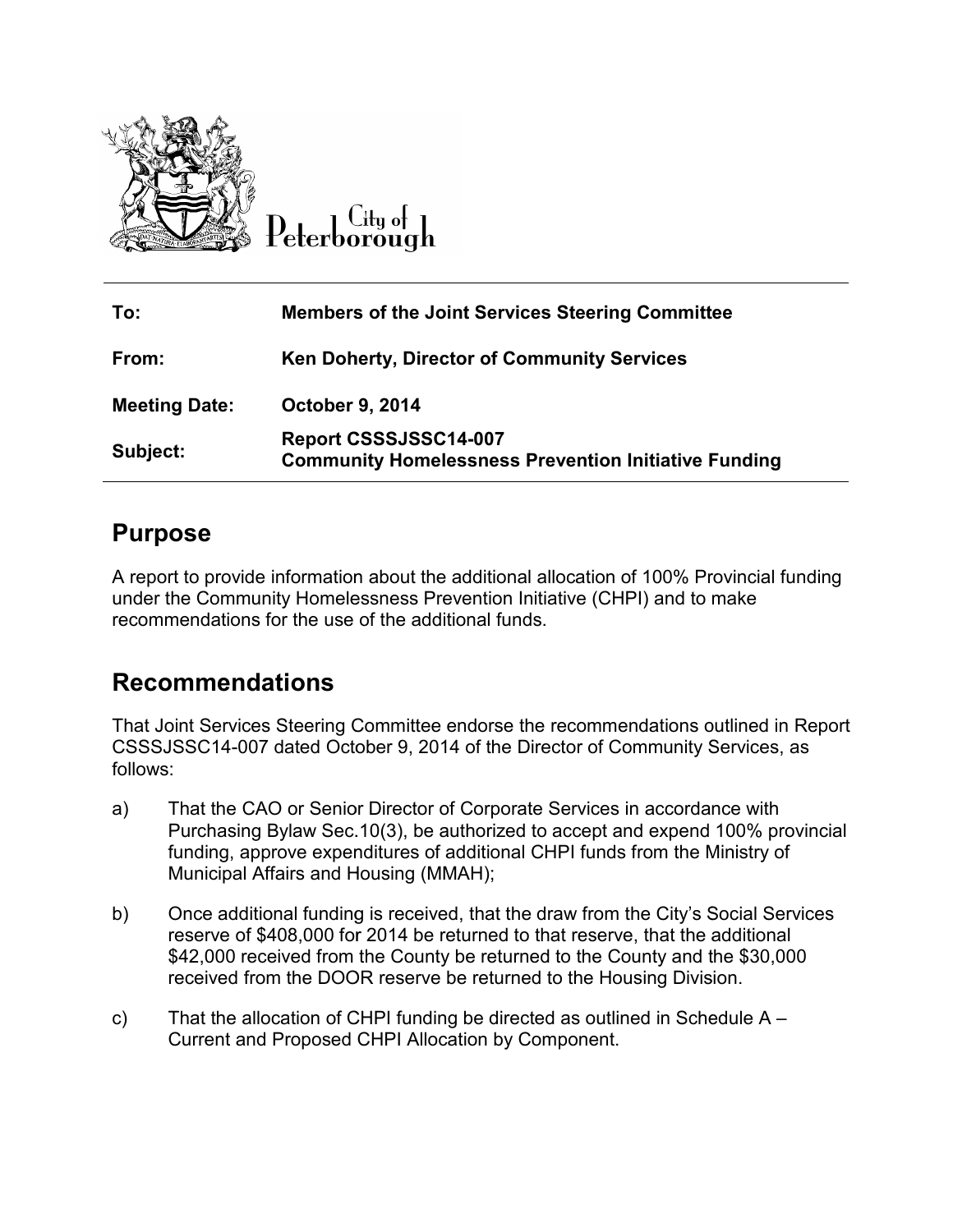Report CSSSJSSC14-007 – Community Homelessness Prevention Initiative Funding Page 2

- d) That the Director of Community Services be delegated the authority to approve CHPI Investment Plans that are submitted annually to the Ministry of Municipal Affairs and Housing; and
- e) That the Social Services Division Manager be delegated the authority to enter into service contracts with providers related to the program areas outlined in Schedule A, and to approve the CHPI Investment Plan expenditure and program update reports submitted to the Ministry of Municipal Affairs and Housing, currently three times a year.

## **Budget and Financial Implications**

There are no additional financial requirements as a result of this report. With the confirmation of additional CHPI funding to be received for 2014-15, the draw on the Social Services reserve of \$408,000 for 2014 (as approved during budget deliberations and in Report CSSS14-006 June 23, 2014) will be returned to the reserve. As well, the County contribution of \$42,000 approved in the same report will be returned to the County and the draw from the DOOR reserve of \$30,000 will also be returned to the Housing Division. The need for any further municipal contribution towards homelessness will be considered during the 2015 budget process.

## **Background**

CHPI funding began January 1, 2013 as a result of the consolidation of five previous homelessness prevention related programs, including the cost for emergency shelters.

The current provincial guidelines allow for expenditures in four program areas:

- Emergency Shelter Solution
- Housing Related Supports
- Services and Supports
- Homelessness Prevention

When CHPI was implemented, the Ministry of Community and Social Services provided a one-time grant to Service Managers to assist with the transition as a result of the consolidation of programs and the loss of funding previously available through mandatory Social Assistance benefits. The one-time grant funding of \$1.5 million could only be used during the period from January 1, 2013 to March 31, 2014.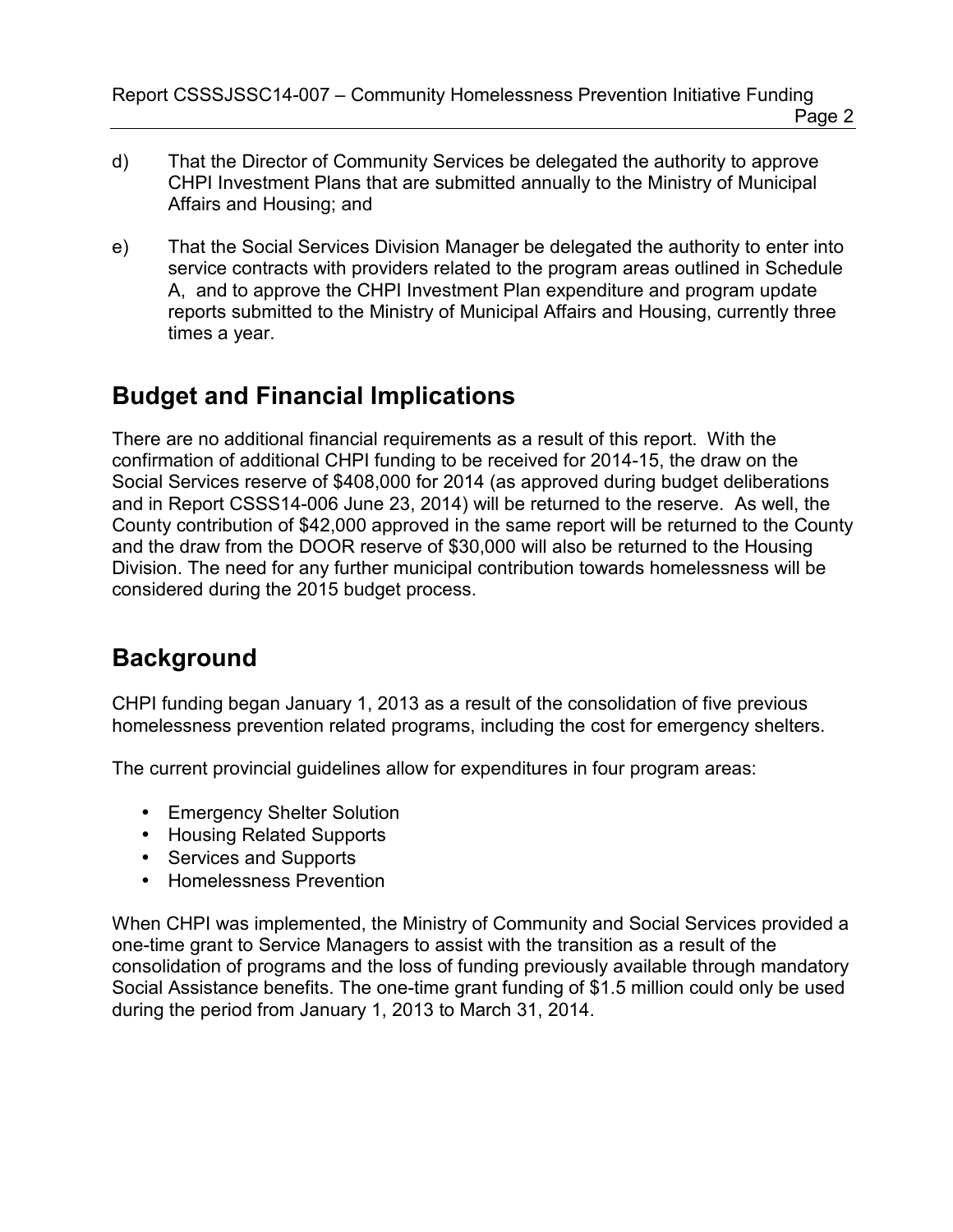Report CSSSJSSC14-007 – Community Homelessness Prevention Initiative Funding Page 3

#### **CHPI Confirmation**

The most recent provincial budget committed to reinvesting the full one-time grant funding back into the CHPI overall funding. On July 28, 2014, MMAH issued a letter to the City of Peterborough confirming the 2014-15 CHPI allocation at \$1.8M (see Appendix A). In the second paragraph of the letter, MMAH advises that:

> ". . . the 2014 budget increases the province-wide contribution with CHPI with an additional \$42 million annually starting in 2014-15".

The letter goes on to advise that further details regarding the allocation of additional funding will be provided in the near future. The Service Manager has received confirmation of a total CHPI allocation of \$3,314,563 annually. CHPI is the provincial revenue source for homelessness services. Additional municipal funding supports a wide range of homelessness prevention programs and services. With the confirmation of this additional provincial funding, the Social Services Division would like to proceed with decisions related to spending the additional provincial funding for 2014. Allocation of this revenue beyond April 1, 2015 will be addressed during the 2015 budget process.

#### **Homelessness Prevention**

The largest budget pressure related to homelessness funding is the Housing Stability Fund. Report CSSS14-006, dated June 23, 2014, identified that Housing Stability funding was running out for both Social Services and the Housing Resource Centre. Through this report additional funding was requested and a draw from City reserves of \$258,000 and additional contribution of \$42,000 from the County was approved for 2014. For the City, this was over and above the \$150,000 draw from reserve approved during the 2014 budget deliberations. These draws from reserve were contributing to the depletion of the City Social Services reserve to the point where the reserve balance projection for 2016 was below \$500,000 which is felt to be insufficient.

Staff from the Social Services and Housing Divisions invited members of the Affordable Housing Action Committee, the Homelessness Support Services Coordinating Committee, the Supportive Housing Network and Township Clerks to discuss priorities for new Investment in Affordable Housing (IAH) 2014 extension funding and upcoming years of CHPI funding. The group identified potential priority populations, including men who are chronically homeless, seniors and people who are employed but still living in poverty. There was widespread support for solutions that are focused on preventing homelessness and for supports to keep vulnerable people in their homes. Staff was encouraged to continue to advocate with other ministries and the Central East Local Health Integration Network for additional funding to enable supports to be provided with housing.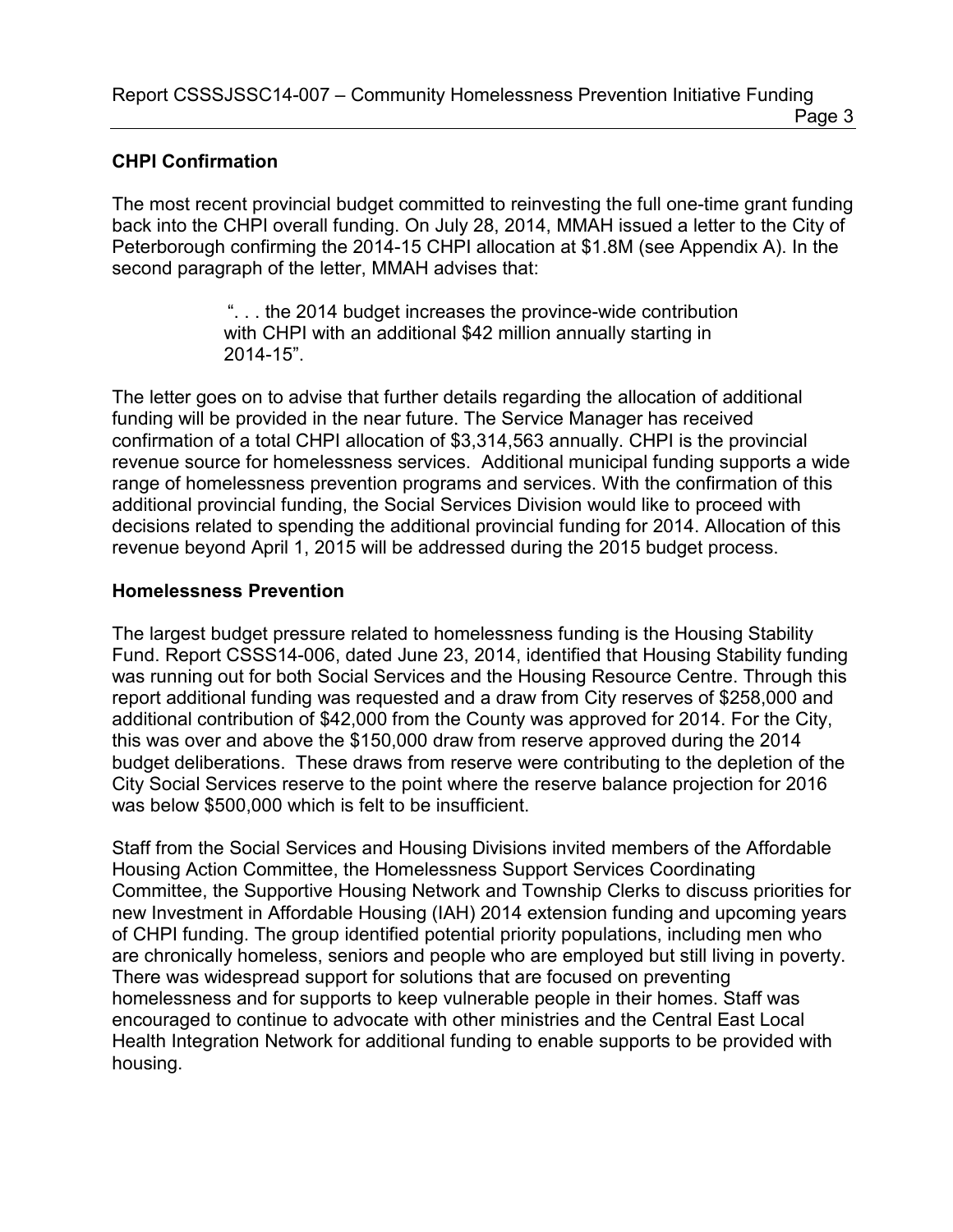The Divisions have made progress in conversations with the Central East LHIN and dialogue continues regarding a collaborative approach to decision-making regarding funding. The Ontario budget and the Poverty Reduction Strategy released in 2014 have committed funding for mental health, addictions and disabilities. Ongoing dialogue with the CE-LHIN will be aimed at ensuring that the community is able to make full use of any new Health funding and to avoid using CHPI funding for services or programs that are normally the responsibility of the Ministry of Health and Long Term Care.

The focus on longer term solutions recommended by community stakeholders is very much in line with the 10 year Housing and Homelessness Plan and the provincial Long Term Affordable Housing Strategy which emphasize a shift from emergency, reactive responses to homelessness to longer term, proactive responses. The additional homelessness prevention funding provides the opportunity to shift some response from emergency to longer term solutions including adding rent supplements, some of which will be targeted to vulnerable people in the community using a Housing First approach. Shifting some CHPI funding from emergency type responses (Housing Stability, Emergency Shelters) to longer term responses (Housing First, Rent Supplements) supports that shift. Over time, it is intended that programs like the Rent Supplement will provide housing stability that will result in fewer people needing to access the Housing Stability Fund.

The additional funding will be \$1.5 million annually. Staff is recommending that the additional funds be distributed as outlined in the chart below. The amounts indicated in each component are best estimates based on current information about funding from other sources. As the funding context changes, funding may be required to shift from one component to another.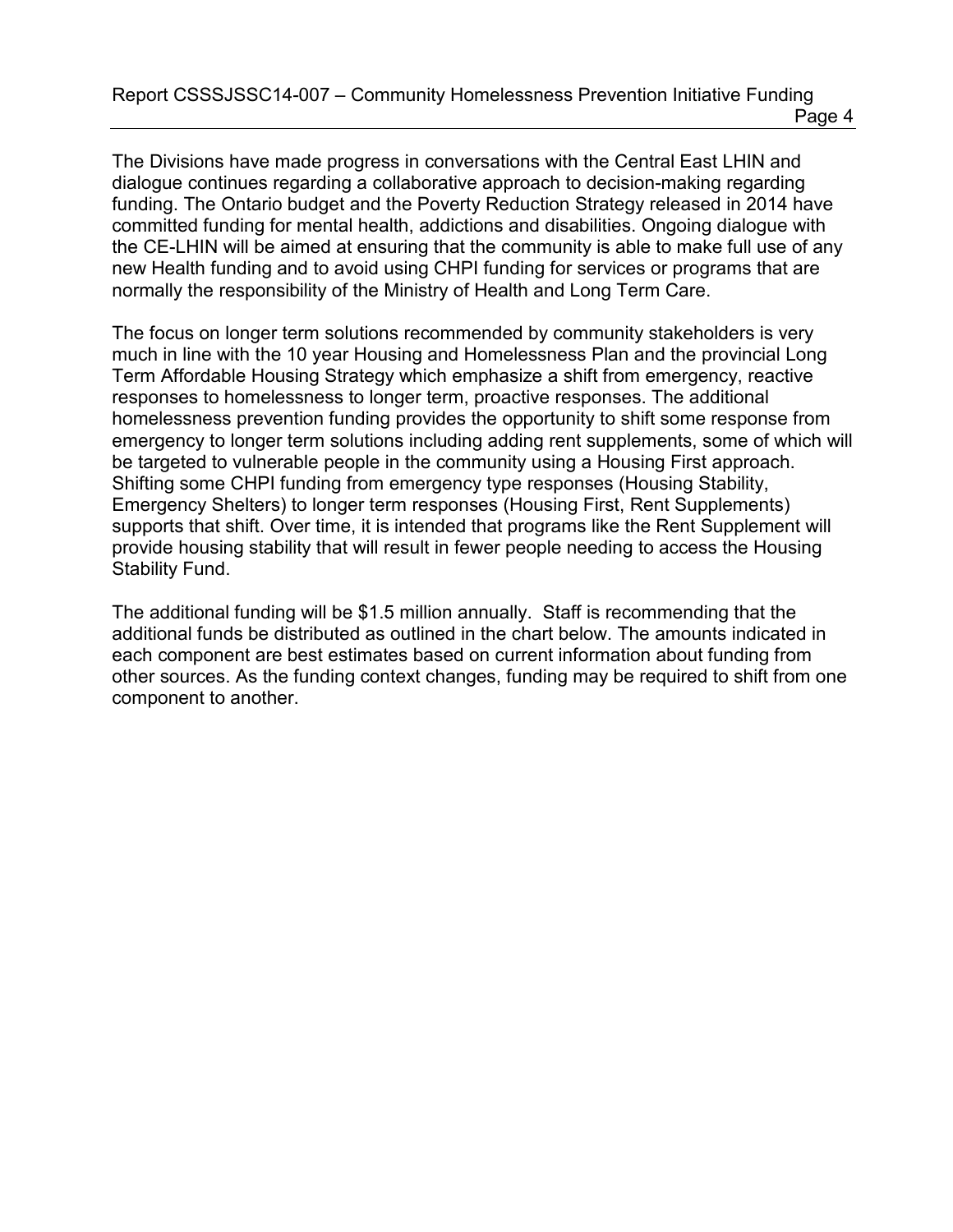Page 5

| <b>CHPI funding</b><br>components    |                                                          | <b>Programs</b>                                                                                                                                                                                                                                            | 2014-15<br>\$1.8<br><b>\$million</b> | 2014-15<br>additional<br>\$1.5 million* | <b>Total</b><br>\$3.3<br>million |
|--------------------------------------|----------------------------------------------------------|------------------------------------------------------------------------------------------------------------------------------------------------------------------------------------------------------------------------------------------------------------|--------------------------------------|-----------------------------------------|----------------------------------|
| 1.                                   | <b>Emergency</b><br><b>Shelter</b><br><b>Solutions</b>   | <b>Shelters: Brock Mission,</b><br>$\bullet$<br>Cameron House, YES<br>(service agreements until<br>March 2018)                                                                                                                                             | \$900,000                            | \$0                                     | \$900,000                        |
| 2.                                   | <b>Housing with</b><br><b>Related</b><br><b>Supports</b> | <b>Cameron House Semi</b><br>$\bullet$<br>Independent Living<br>(agreement until March 31,<br>2016)<br><b>Rent Supplement</b><br>Housing Choice, Housing<br>$\circ$<br>Choice for Youth (YES)<br>Increase the number of<br>$\bigcirc$<br>rent supplements* | \$160,000                            | \$170,000                               | \$330,000                        |
| 3 <sub>1</sub>                       | <b>Services and</b><br><b>Supports</b>                   | <b>Homelessness Coordinated</b><br>$\bullet$<br>Response Team (HCRT)<br>clinical outreach and trustee<br>services (agreement until<br>March 31, 2015)<br><b>Housing First approach*</b><br>$\bullet$                                                       | \$104,000                            | \$0                                     |                                  |
| 4. Homelessness<br><b>Prevention</b> |                                                          |                                                                                                                                                                                                                                                            | \$0                                  | \$130,000<br>\$1,200,000                | \$234,000<br>\$1,836,000         |
|                                      |                                                          | <b>Housing Stability Fund*</b><br>$\bullet$                                                                                                                                                                                                                | \$636,000                            |                                         | $+ +$                            |
| <b>Total</b>                         |                                                          |                                                                                                                                                                                                                                                            | \$1,800,000                          | \$1,500,000                             | \$3,300,000                      |

#### **Schedule A - Current and Proposed Allocation 100% Provincial Revenue by Program Component**

**\***Bolded items are new programs or existing programs to receive additional CHPI funding and percentages are approximate.

\*\* Housing stability Fund Includes a \$400,000 allocation to Housing Resource Centre for Low Income